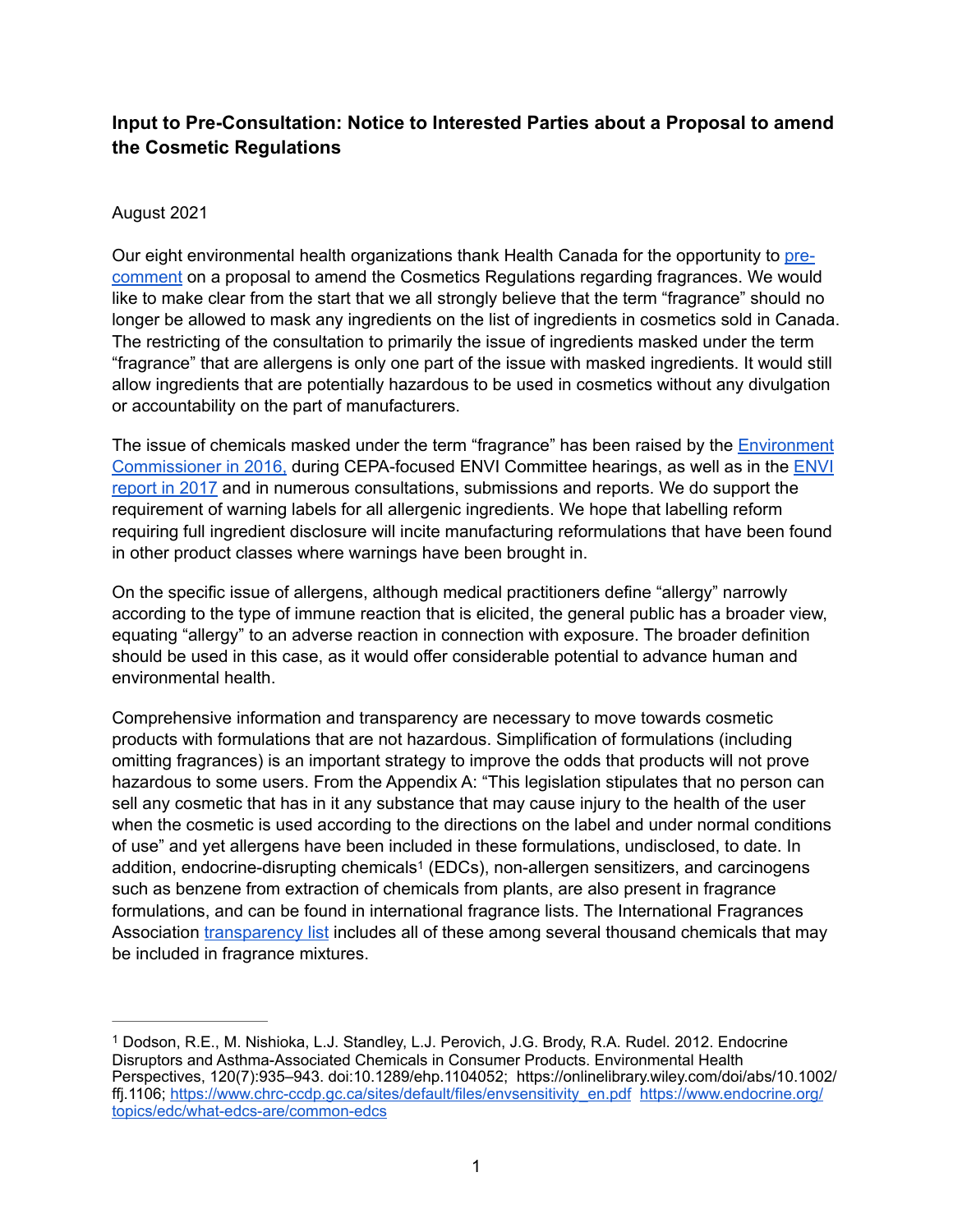Chemicals such as phthalates that are added to fragrances to extend the persistence of the odour are endocrine disruptors. The thousands of chemicals on the fragrances transparency list should be screened for potential adverse effects, as phthalates are only one example of a group of chemicals that should be prohibited from these mixtures.

The Cosmetic Ingredients Hotlist, which is authorized under the Cosmetic Regulations, reflects the shortcomings resulting from barriers to creating a more fulsome and truly transparent approach related to products containing fragrances. The hotlist has been designed as a postmarket administrative tool to manage toxic substances used in personal care products and may include listing of fragrances. As a post market tool, ingredients on the hotlist may be released in products that contain hazardous substances even after these substances have been identified and efforts to remove such products from the market shelves have been undertaken. Situations remain when unsuspecting consumers continue to use and may be exposed to harmful products. It is unclear why the Cosmetic Ingredient Hotlist is not a premarket screening mechanism creating more accountability from manufacturers regarding the safety of their products.

There is no mechanism to target specific fragrance ingredients for prohibition when they exhibit potential to be EDCs, with reproductive or developmental toxicity, or carcinogenic or neurotoxic impacts particularly for the most susceptible groups including women, children, at-risk workers, and the developing fetus.

Furthermore, there are important sex and gender considerations for this issue:

**Users**: Cosmetics use is gendered, as women and girls are highly targeted by companies, media, marketing, social media influencers, and others for daily use products, with an average of 12 products used on a daily basis. The impact of this volume of product use on women's health is poorly understood from a synergistic and cumulative impact perspective. The effects of such products on the developing bodies of children and youth is even less understood.

**Caregivers:** The mental load associated with managing one's exposures, and managing household purchasing and the resulting exposures of loved ones, is also gendered. The knowledge needed to understand allergic and sensitization reactions, and the financial privilege to purchase more expensive fragrance-free alternatives creates additional inequity.

**Occupations:** Women disproportionately work in the beauty, nail, salon, makeup, entertainment and retail sectors, which often results in constant high levels of exposures to cosmetics and fragrance (dermal absorption, inhalation, incidental ingestion). Corporate dress codes and professional standards target women's appearance, particularly for women of colour, with cosmetics use as part of their role. Cleaning staff may be particularly affected if they use fragranced cleaning products frequently and for prolonged periods of time. Nail salon products and cleaning products that are sold for domestic use are not subject to WHMIS labeling and so do not equally or adequately convey the potential risks to the users.

The current state of cosmetics labelling is unclear and inaccessible. Unlike cleaning product labels that are required to have instructions and hazards such as poisoning for the active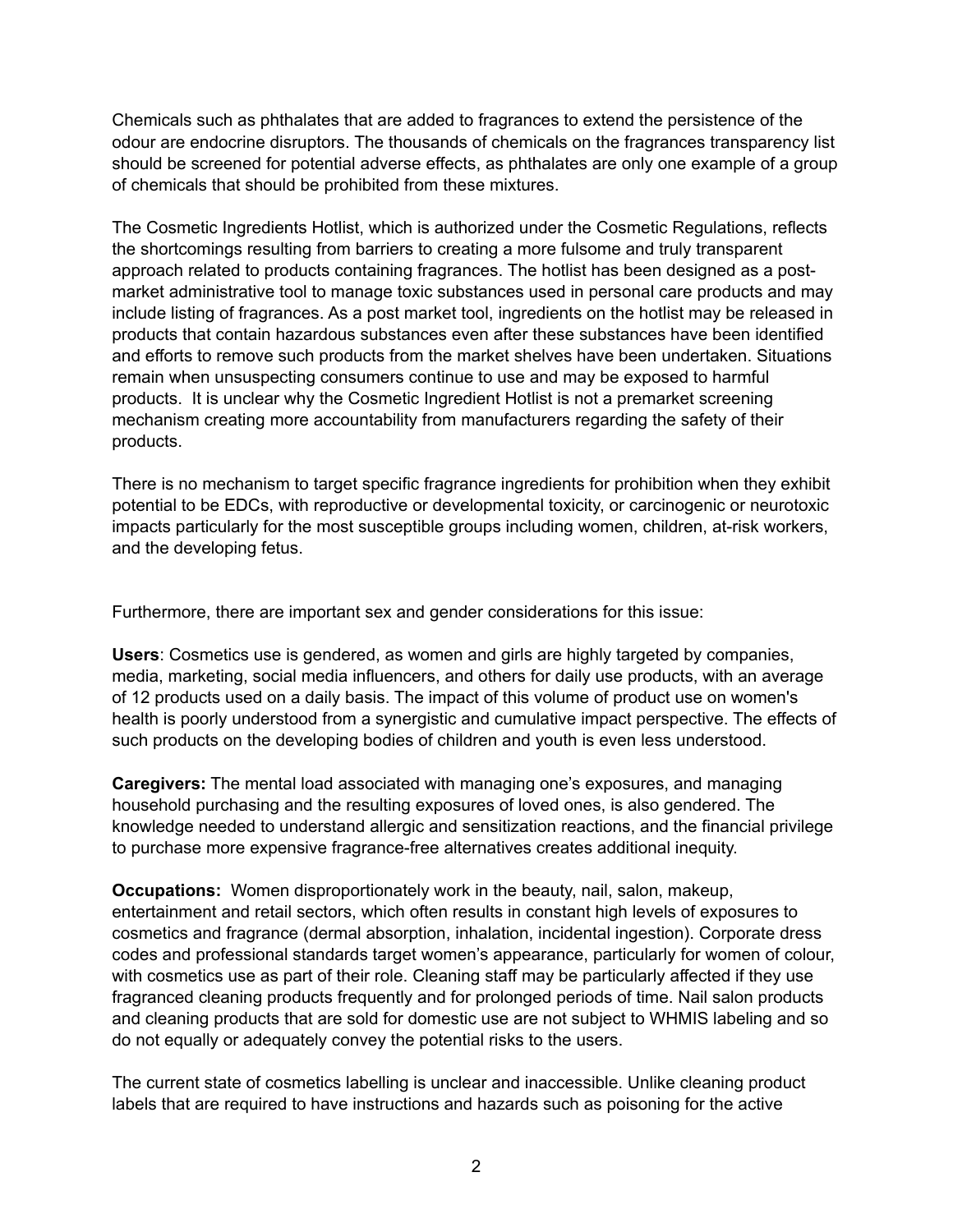ingredients, and tobacco and alcohol packaging that have plain-language health warning labels to communicate their associated harms, cosmetics do not offer consumers any clear information about the nature and degree of hazard associated with product use.

In terms of accessibility, the extremely small font ingredient lists are complex and inaccessible for many people. There is no hierarchy of information, and no communication of hazard for products that, under normal conditions of use, are ingested, inhaled, absorbed dermally and applied beside the eye. Such serious information gaps are especially problematic for those who do not possess the scientific literacy to understand the ingredients.

Allergens are only one category of hazardous ingredients that must be identified on labels, as formulations pose sensitization, and acute and chronic health hazards. These ingredients are disclosed to retailers in order to comply with their internal policy and to be placed on retailer shelves, yet these ingredients are masked for consumer labels.

Toxic ingredients are not highlighted as hazardous for health. Beyond allergens, consumers need the following types of information to be disclosed, in order to protect their health:

**Health hazards:** hazards of sensitization, or other acute or chronic health effects associated with these ingredients; specific windows of susceptibility (children, pregnancy, etc.) that restrict the use of these products.

**Use restrictions**: what to do when these products are ingested, inhaled, if a rash or other acute adverse reaction occurs, or the product comes into contact with eyes.

**Clear, accessible format:** hazards are front and center on packaging, in plain language, in a regulated, minimum font size, with multiple ways to access information in various languages. A statement highlighting that this product contains chemicals listed on a retailer's internal Hazardous Substances Lists and/or on Cosmetic Ingredient Hotlist should be included.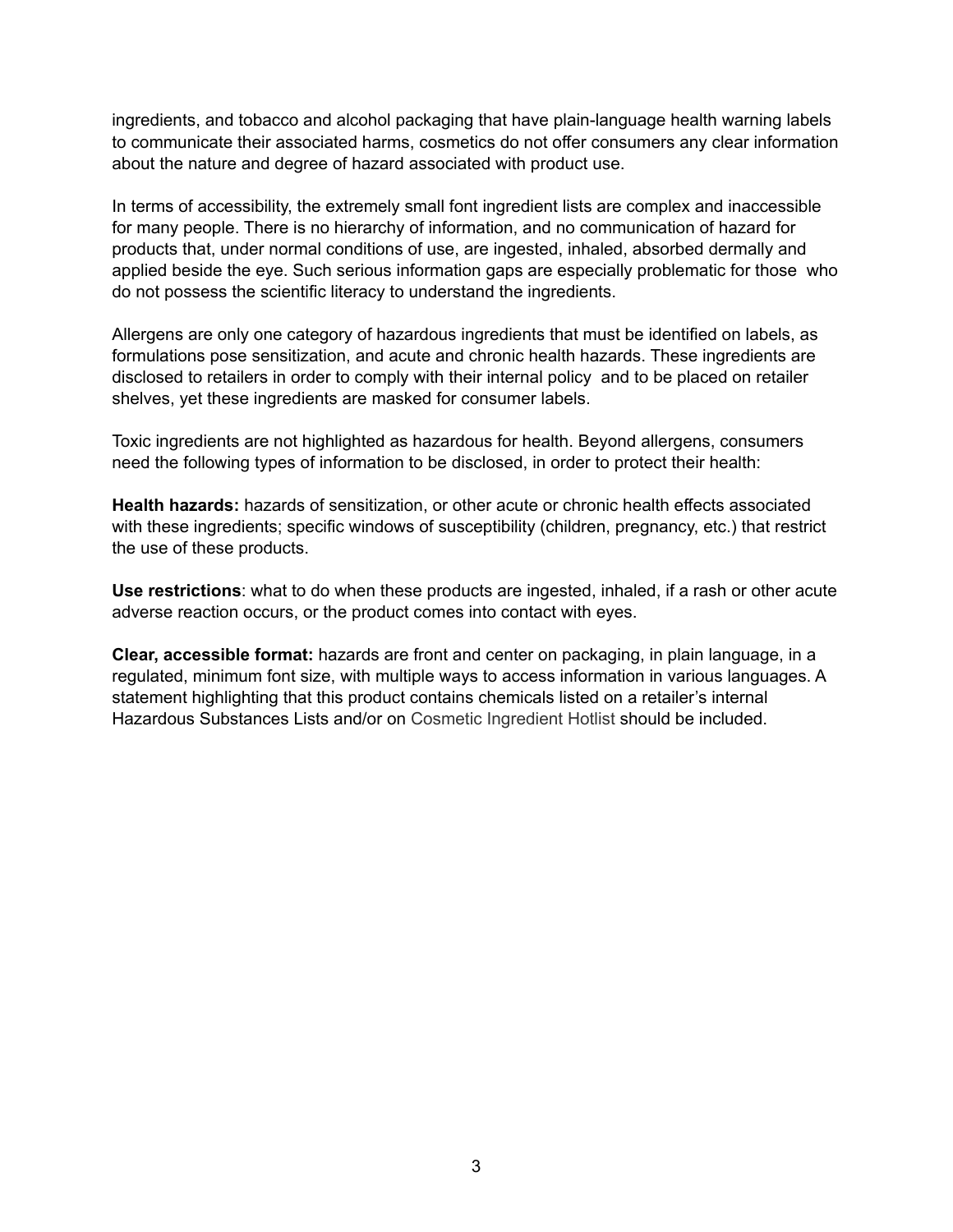# **Consultation Questions**

### **1. Product ingredient list**

Of course, as participants in a labelling consultation, we check ingredient lists. We have the education and detailed understanding of ingredient names, trade names and groupings to look for and avoid health hazards for ourselves, our children and partners when feasible. However, we are among a very small group of consumers with these intersecting privileges to understand what is in a product, what to look for and the means to seek out non-hazardous alternatives. In the absence of this privilege, we would be unlikely to be able to read the inaccessible, unclear and incomplete ingredient list, nor would we have a choice in the matter if we needed to buy affordable products for our children, our homes, or our occupations.

#### **2. Benefits of fragrance allergen disclosure**

We cannot see a disadvantage to this.

Fragrances are a common trigger for chemical sensitivities with neurological (e.g., migraine headache and more generalized pain) and other adverse symptoms in multiple body systems, in addition to typical allergic rash, rhinitis (runny nose) and airway constriction (asthma). Consumers have a right to know when they are being exposed to classic allergens, or any ingredients that pose a sensitization, or acute or chronic illness hazard to their health. Disclosure may ultimately change consumer choices, and can pressure companies to reformulate products so that they do not include hazardous substances.

Ideally, all products would be offered in fragrance-free versions, with no masking agents.

#### **b. Ingredient list allergens, in separate list**

This method would provide a clearer way to list allergens and other hazardous ingredients, and is similar to food allergen listing.

#### **d. Fragrance allergen disclosure**

Allergens (broadly, generically defined) should not only be listed, but the signs of classic allergic and other reactions (rash, redness, headache, etc.) should be described, and remedies (doctor, Poison Control, etc.) and subsequent avoidance should be advised.

## **4. Off-pack labelling**

The current patchwork of voluntary disclosure of full ingredient lists on company websites does little for shoppers whose literacy, internet access, and financial privilege may limit their ability to understand product risk and make decisions in the aisle or at the counter. In addition to the full ingredient disclosure, a clear statement highlighting that a product contains chemicals listed on the Cosmetic Ingredient Hotlist, and the retailer's internal policy or Hazardous Substance List (if such exists) should be included.

## **c. Fragrance allergen disclosure, small package**